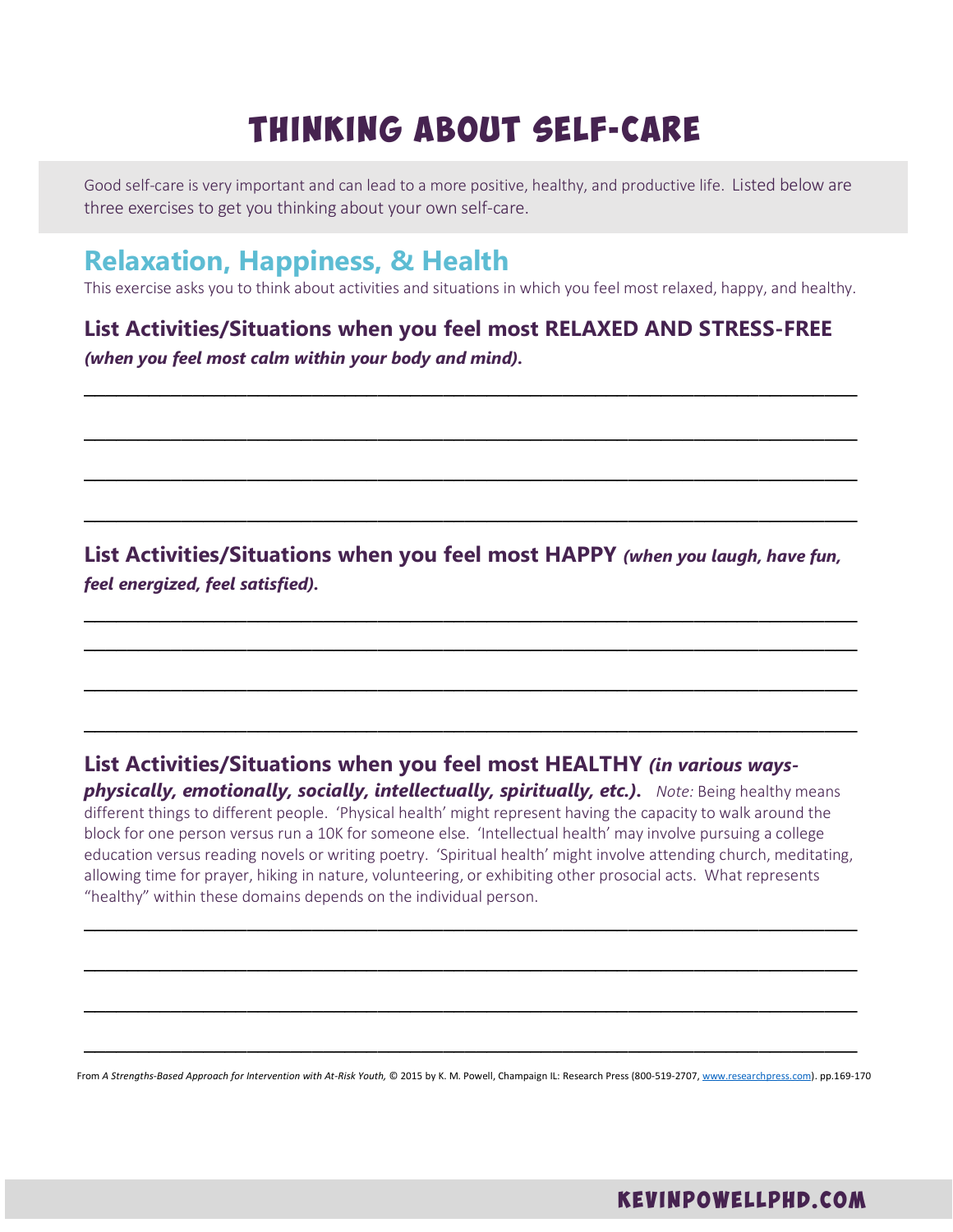## Keeping Life in Balance

Part of good self-care is having balance in life. Too much or too little of certain things can lead to an unhealthy lifestyle. Take a moment to think about what you spend your time doing each day (hours per day or per week) and figure out whether you need to make changes in order to have a healthier balance.

| What you do NOW                                                                                                                          | What you want to do in the Future<br>(for a Healthier Balance)                                                                                                                                                                |
|------------------------------------------------------------------------------------------------------------------------------------------|-------------------------------------------------------------------------------------------------------------------------------------------------------------------------------------------------------------------------------|
|                                                                                                                                          | the control of the control of the control of the control of the control of the control of                                                                                                                                     |
|                                                                                                                                          |                                                                                                                                                                                                                               |
|                                                                                                                                          |                                                                                                                                                                                                                               |
|                                                                                                                                          | the control of the control of the control of the control of the control of the control of the control of the control of the control of the control of the control of the control of the control of the control of the control |
|                                                                                                                                          |                                                                                                                                                                                                                               |
|                                                                                                                                          | <u> 1989 - Johann John Stone, markin film yn y brening yn y brening yn y brening yn y brening y brening yn y bre</u>                                                                                                          |
|                                                                                                                                          |                                                                                                                                                                                                                               |
|                                                                                                                                          |                                                                                                                                                                                                                               |
|                                                                                                                                          |                                                                                                                                                                                                                               |
|                                                                                                                                          |                                                                                                                                                                                                                               |
|                                                                                                                                          |                                                                                                                                                                                                                               |
|                                                                                                                                          | the control of the control of the control of the control of the control of the control of                                                                                                                                     |
|                                                                                                                                          |                                                                                                                                                                                                                               |
| Watching TV<br><u> 1989 - Andrea Andrew Maria (h. 1989).</u>                                                                             |                                                                                                                                                                                                                               |
|                                                                                                                                          |                                                                                                                                                                                                                               |
|                                                                                                                                          | <u> 1980 - Johann John Stone, markin film yn y brening yn y brening yn y brening yn y brening yn y brening y breni</u>                                                                                                        |
|                                                                                                                                          | the control of the control of the control of the control of the control of the control of                                                                                                                                     |
|                                                                                                                                          |                                                                                                                                                                                                                               |
| Eating Healthy                                                                                                                           |                                                                                                                                                                                                                               |
|                                                                                                                                          |                                                                                                                                                                                                                               |
|                                                                                                                                          |                                                                                                                                                                                                                               |
| Other Activities<br><u> Alexandro de la contrada de la contrada de la contrada de la contrada de la contrada de la contrada de la co</u> |                                                                                                                                                                                                                               |

From A Strengths-Based Approach for Intervention with At-Risk Youth, © 2015 by K. M. Powell, Champaign IL: Research Press (800-519-2707, www.researchpress.com). pp.169-170

#### KEVINPOWELLPHD.COM